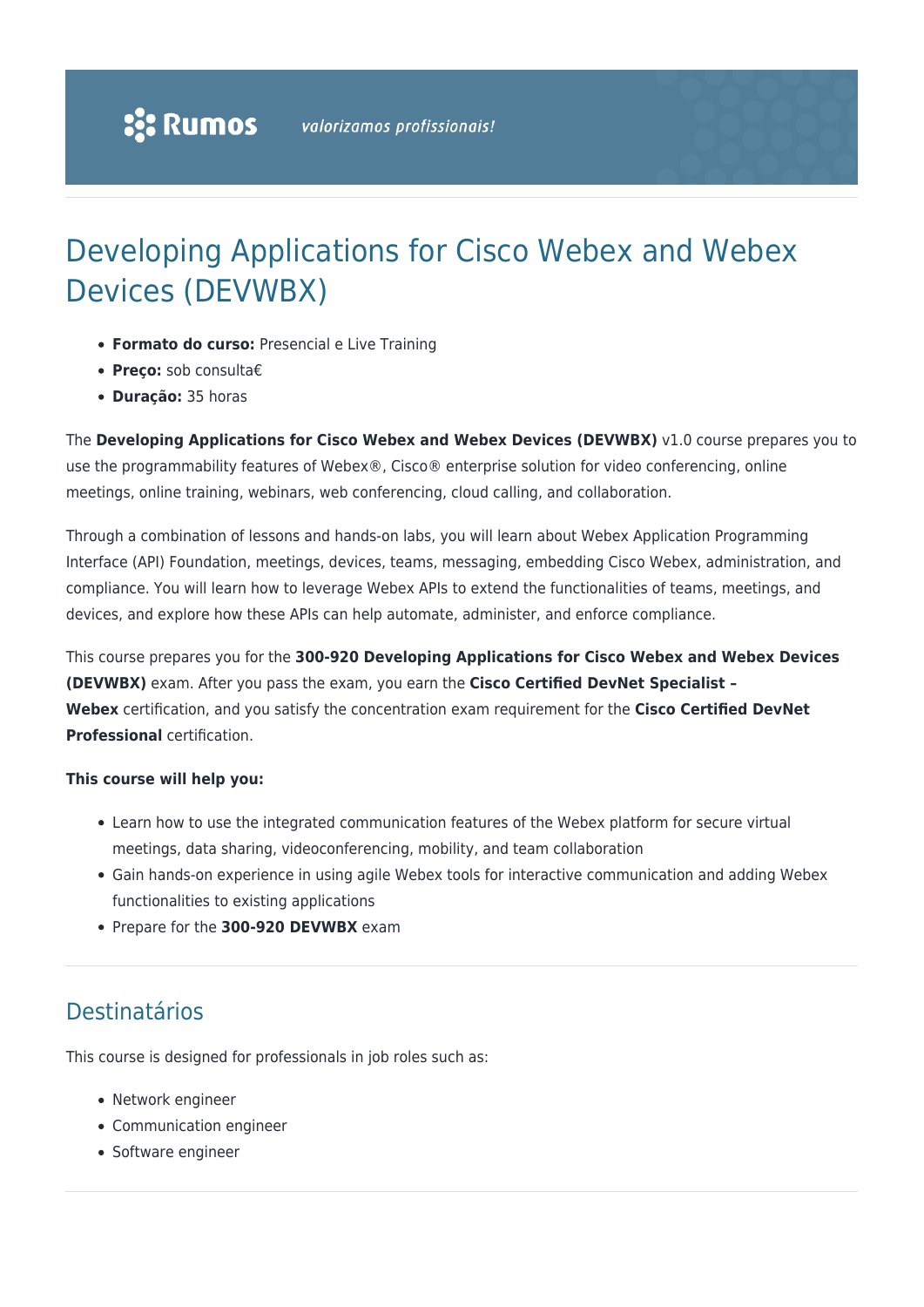## Pré-requisitos

Before taking this course, you should have the following knowledge and skills:

- Basic programming knowledge
- JavaScript, Node.js, JavaScript Object Notation (JSON), REST syntax and uses, and Visual Studio Code Integrated Development Environment (IDE) familiarity
- Knowledge of Webex products usage and administration: teams, meetings, and devices

### **Objectivos**

After taking this course, you should be able to:

- Describe and use Webex APIs, authentication, and documentation
- Manage meetings using the Webex Meetings Representational State Transfer (REST) API and Extensible Markup Language (XML) API
- Manage and extend Cisco Collaboration Devices with Experience API (xAPI), macros, and user interface customizations
- Program with WebEx teams REST API, cards, webhooks, and bots
- Embed Webex collaboration features into web and mobile applications using the Webex teams JavaScript SDK, widgets, and mobile Software Development Kits (SDKs)
- Manage Webex administration and compliance using JavaScript

### Metodologia

• Instructor-led training: 5 days in the classroom with video demos

#### Programa

- Introducing Webex APIs Foundations
	- Webex as an Extensible Platform
- Managing Meetings with the Cisco Webex Meetings XML API
	- Describe the capabilities of Cisco Webex meeting APIs
- Automating and Extending Cisco Collaboration Devices with xAPI
	- Manage and extend Cisco collaboration devices with xAPI, macros, and user interface customizations
- Building Webex Teams Applications
	- o Describe the different uses and capabilities for Webex Teams programmability
- Embedding Cisco Webex
	- Embed Webex collaboration features into web and mobile applications using the Webex Teams™ JavaScript SDK, widgets, and Mobile SDKs
- Managing Administration and Compliance with Cisco Webex Teams APIs